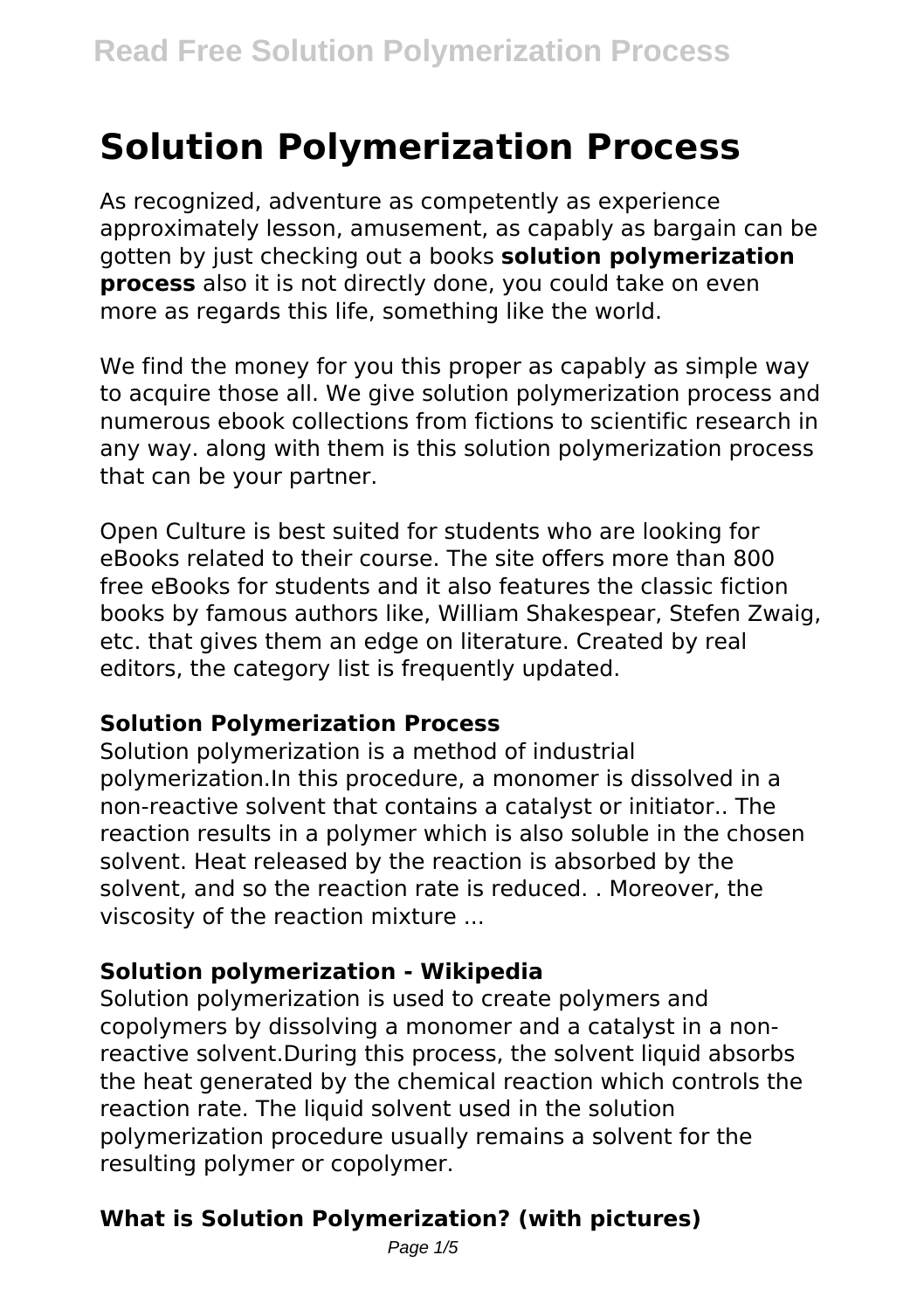Polyurethane polymerization can either using a one-step process or a two-step process. The difference between the processes is essentially the addition sequence of the raw materials for synthesis. In a one-step process, all the raw materials for the synthesis are added at once, whereas, in a two-step process, the polyol is first reacted with an excess of isocyanate to produce an isocyanate end ...

## **Solution Polymerization - an overview | ScienceDirect Topics**

A high polymer concentration in solution can also increase branching and crosslinking due to chain transfer. A homogenous polymerization process has several advantages; the heat of polymerization can be easily dissipated by mixing and by evaporative cooling with or without compression of the vapor and reflux-cooling.

## **Solution Polymerization - polymerdatabase.com**

Disclosed herein is a system for solution polymerization comprising a reactor system that is operative to receive an antisolvent, a monomer, and a solvent, and to react the monomer to form a polymer; where the anti-solvent is not a solvent for the polymer and is operative to reduce the lower critical solution temperature; a plurality of devolatilization vessels located downstream of the ...

## **WO2020123971A1 - Solution polymerization process - Google ...**

A typical solution polymerization process is operated with a reactor that operates in an adiabatic manner, so that the enthalpy of polymerization heats the reactor contents. The reaction temperature is thus established by the temperature of the reactor feedstreams and the amount of monomer that is "converted" to polymer in the reaction.

## **SOLUTION POLYMERIZATION PROCESS - NOVA Chemicals ...**

The polymerization of TFE is a batch process; the initiator for the polymerization is usually a water-soluble peroxide such as ammonium persulfate or disuccinic peroxide. A redox catalyst is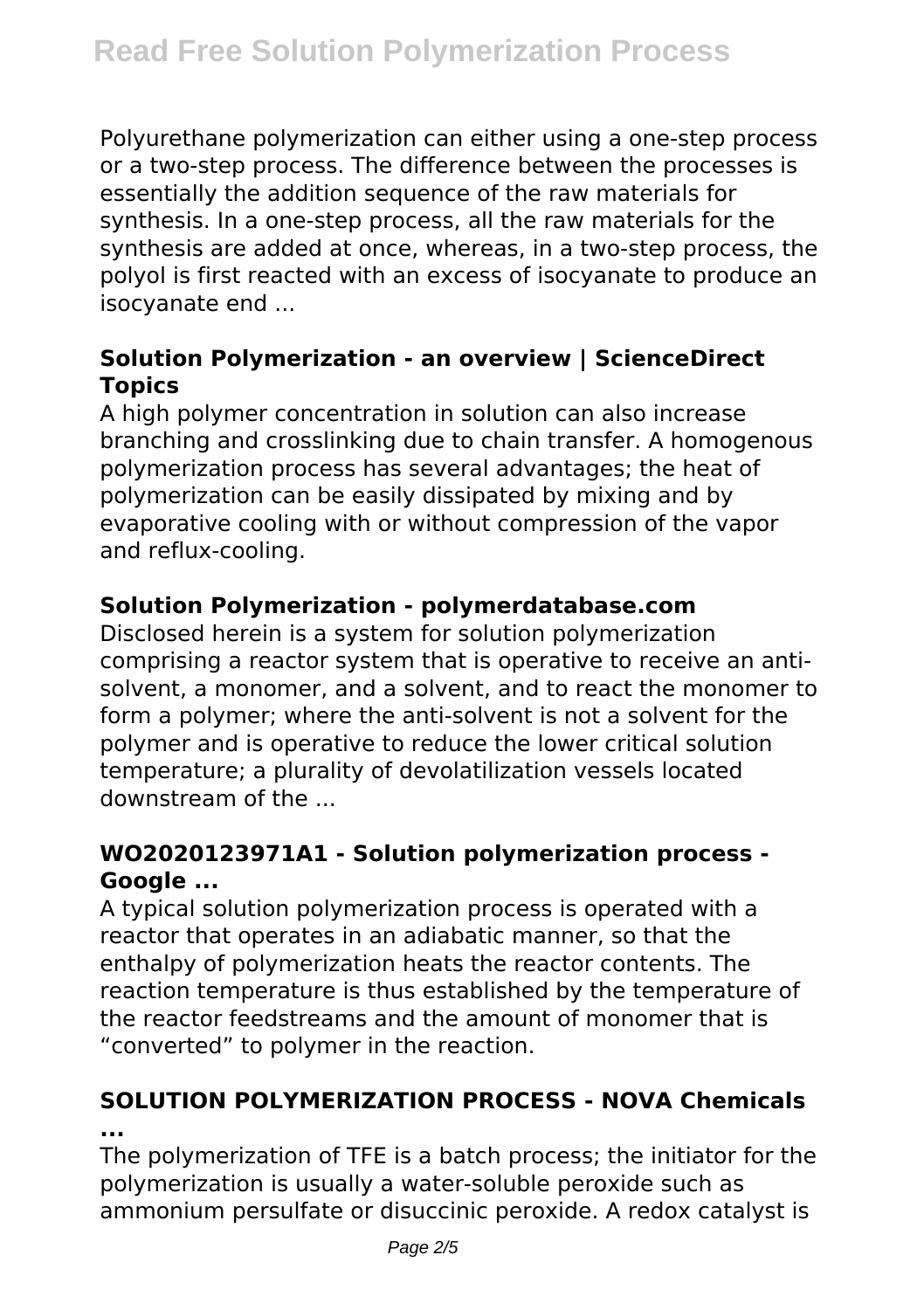used for low temperature polymerization. Polymerization temperature and pressure usually range from 0 to 100°C and 0.7 to 3.5 MPa.

#### **Polymerization - an overview | ScienceDirect Topics**

Complete solution of polymerization engineering Decades of research and development based on experience in engineering project have led to an in depth process know-how characterized by high quality equipment and process technologies.

#### **Polymerization process solution - Phite Technology**

Other articles where Solution polymerization is discussed: chemistry of industrial polymers: Solution polymerization: The conducting of polymerization reactions in a solvent is an effective way to disperse heat; in addition, solutions are much easier to stir than bulk polymerizations. Solvents must be carefully chosen, however, so that they do not undergo chaintransfer reactions with the ...

#### **Solution polymerization | chemistry | Britannica**

Solution polymerization and bulk polymerization are carried out at the highest temperature (i.e, the highest temperature within reason- you don't want decomposition of monomer or polymer. I don't think runaway reaction is a problem) because condensation reactions can occur on the timescale of hours or days.

#### **Chem 381- CHAPTER TWO- part 1**

A process for preparing thermoplastic ethylene alpha olefin copolymer having a molecular weight distribution, Mw/Mn, of greater than 2.0, said process comprising polymerizing ethylene and at least one other C 3 to 10 alpha olefin under medium pressure solution polymerization conditions at a temperature of greater than 170° C. and less than 300° C. in a single polymerization reactor in the ...

#### **Solution polymerization process - Nova Chemicals ...**

For example, for the polymerization of ethylene, 93.6 kJ of energy are released per mole of monomer. The manner in which polymerization is conducted is a highly evolved technology.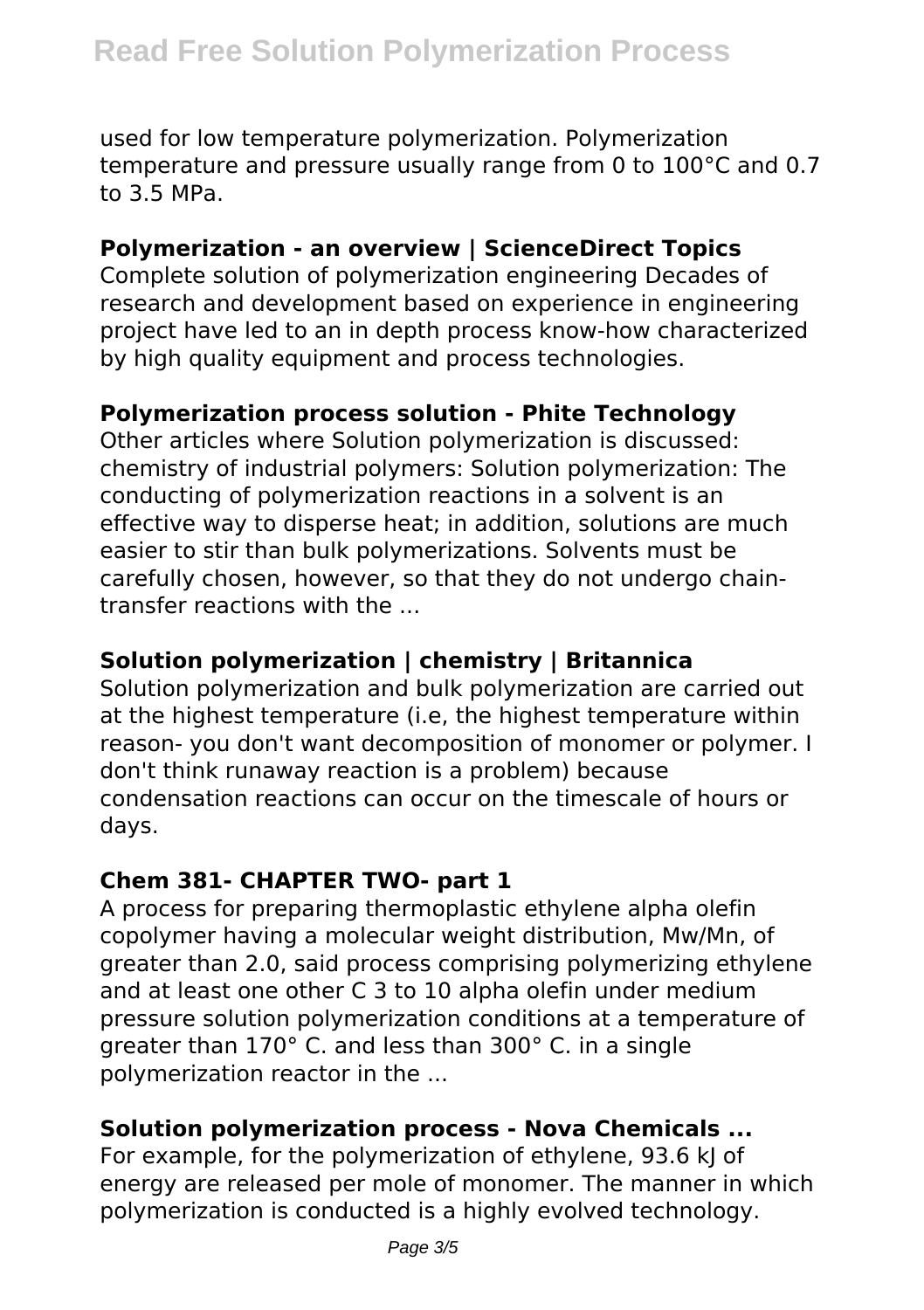Methods include emulsion polymerization, solution polymerization, suspension polymerization, and precipitation polymerization.

## **Polymerization - Wikipedia**

A solution polymerization process using a phosphinimine catalyst and a boron activator is conducted at a temperature of about 170° C, or greater in the presence of trialkyl aluminum to produce polyethylene having a comparatively broad molecular weight distribution. The polyethylene product produced by the process of this invention is desirable because it can provide enhanced "processability ...

#### **US6777509B2 - Solution polymerization process - Google Patents**

PET production process Polyethylene terephthalate(PET) is a general-purpose plastic made through polycondensation of PTA with ethylene glycol (EG). This material has many outstanding properties: resistance to both heat and cold, transparency, electrical qualities, chemical proof and abrasion proof; For all these reasons, it is finding a wide variety of applications in the fibers, PET bottle ...

#### **PET production process, PET polymerization equipment - Phite**

Solution-based polymerization is commonly used today for SAP manufacture of co-polymers, particularly those with the toxic acrylamide monomer. This process is efficient and generally has a lower capital cost base. The solution process uses a waterbased monomer solution to produce a mass of reactant polymerized gel.

## **The Manufacturing Process Of Super Absorbent Polymer**

Solution polymerization is used to create polymers and copolymers by dissolving a monomer and a catalyst in a nonreactive solvent. During this process, the solvent liquid absorbs the heat generated by the chemical reaction which controls the reaction rate.

## **Techniques of polymerization in Engineering Chemistry ...**